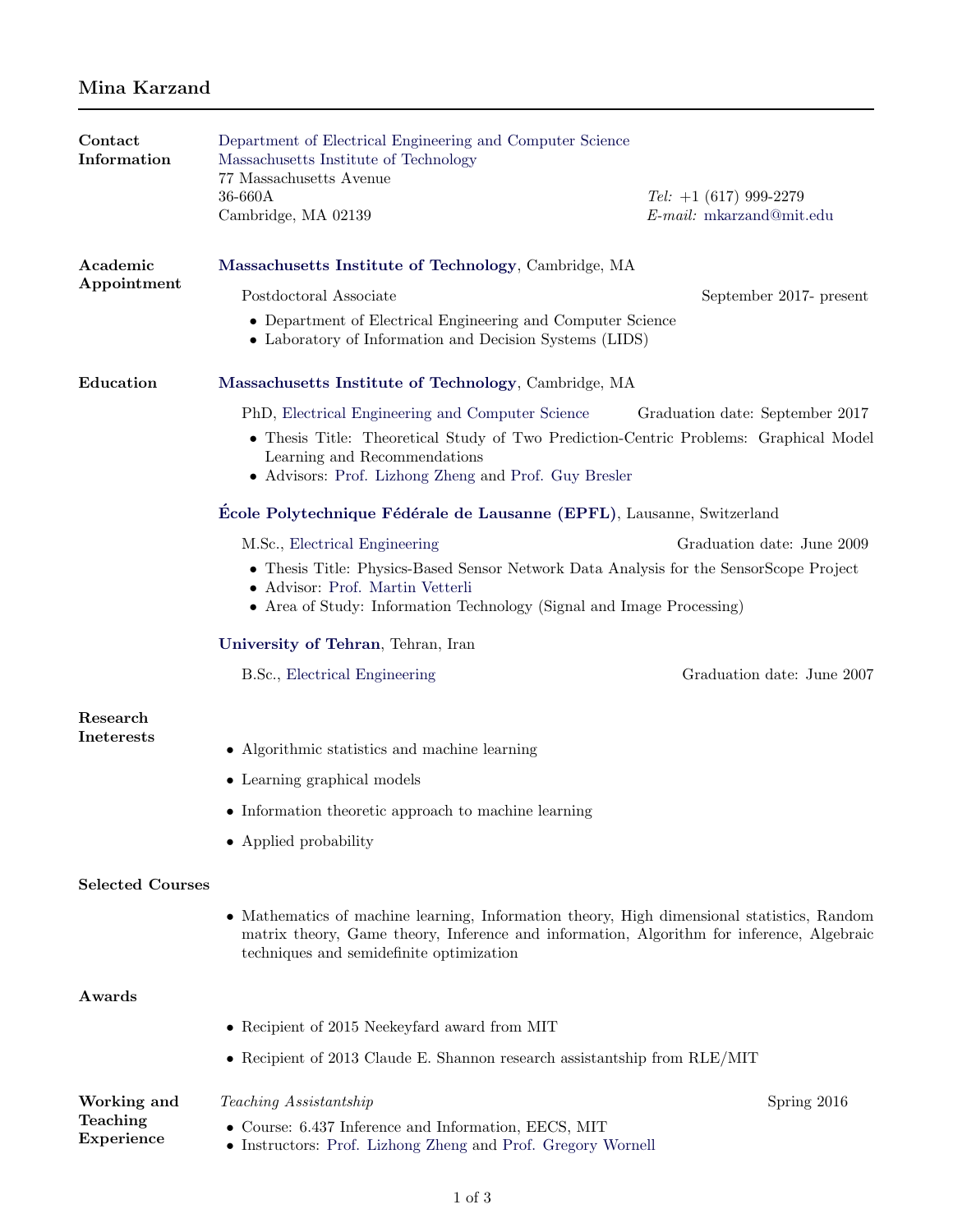## Mina Karzand

Teaching Assistantship Spring 2012 • Course: 6.262 Discrete Stochastic Processes, EECS, MIT • Instructor: [Prof. Lizhong Zheng](http://web.mit.edu/lizhong/www/) Teaching Assistantship Spring 2011 • Course: 6.262 Discrete Stochastic Processes, EECS, MIT • Instructor: [Prof. Robert Gallager](http://www.rle.mit.edu/rgallager/) Internship at Akamai Technologies June 2013 to August 2013 • Title: Intern at performance gngineering group in platform mapping team • Analysis of the temporal decay of load in the network as the mapping changes • Design of an iterative computationally efficient approach for the demand estimation procedure in the network Internship September 2008 to February 2009 • Title: "Physics-Based Sensor Network Data Analysis for the SensorScope Project" • [Audiovisual Communications Laboratory \(LCAV\)](http://lcavwww.epfl.ch/) in [EPFL](http://www.epfl.ch/) • Advisors: [Prof. Yue M. Lu](http://lcav.epfl.ch/~lu/) and [Prof. Martin Vetterli](http://people.epfl.ch/martin.vetterli)

Internship February 2008 to September 2008

- Title:"Theory and Non-iterative Implementation of Iterative Demosaicking Methods "
- Researcher in [Audiovisual Communications Laboratory \(LCAV\)](http://lcavwww.epfl.ch/) in [EPFL](http://www.epfl.ch/)
- Advisors: [Prof. Yue M. Lu](http://lu.seas.harvard.edu) and [Prof. Martin Vetterli](http://people.epfl.ch/martin.vetterli)

## Publications

- Guy Bresler, and Mina Karzand, "Tight regret bounds for a latent variable model of recommendation systems," In preparation. (List of authors in alphabetical order)
- Guy Bresler, and Mina Karzand, "Performance analysis of User-user and Item-item online recommendation systems," In preparation. (List of authors in alphabetical order)
- Guy Bresler, and Mina Karzand, "Regret bounds and regimes of optimality for item-item and user-user recommendation systems," To appear in Proc. 55th Annual Allerton Conference on Communication, Control, and Computing, September 2017.(List of authors in alphabetical order)
- Mina Karzand, and Guy Bresler, "Learning a Tree-Structured Ising Model in Order to Make Predictions,"arXiv:1604.06749. (List of authors in alphabetical order)
- Mina Karzand, and Guy Bresler, "Inferning Trees," Proc. 53rd Annual Allerton Conference on Communication, Control, and Computing, September 2015.
- Mina Karzand, and Lav Varshney, "Communication strategies for low latency trading," 2015 IEEE International Symposium on Information Theory, Hong Kong, June 2015.
- Mina Karzand, and Lizhong Zheng, "Degrees of freedom in fading channels with memory: Achievability through nonlinear decoding," Proc. 52nd Annual Allerton Conference on Communication, Control, and Computing, September 2014.